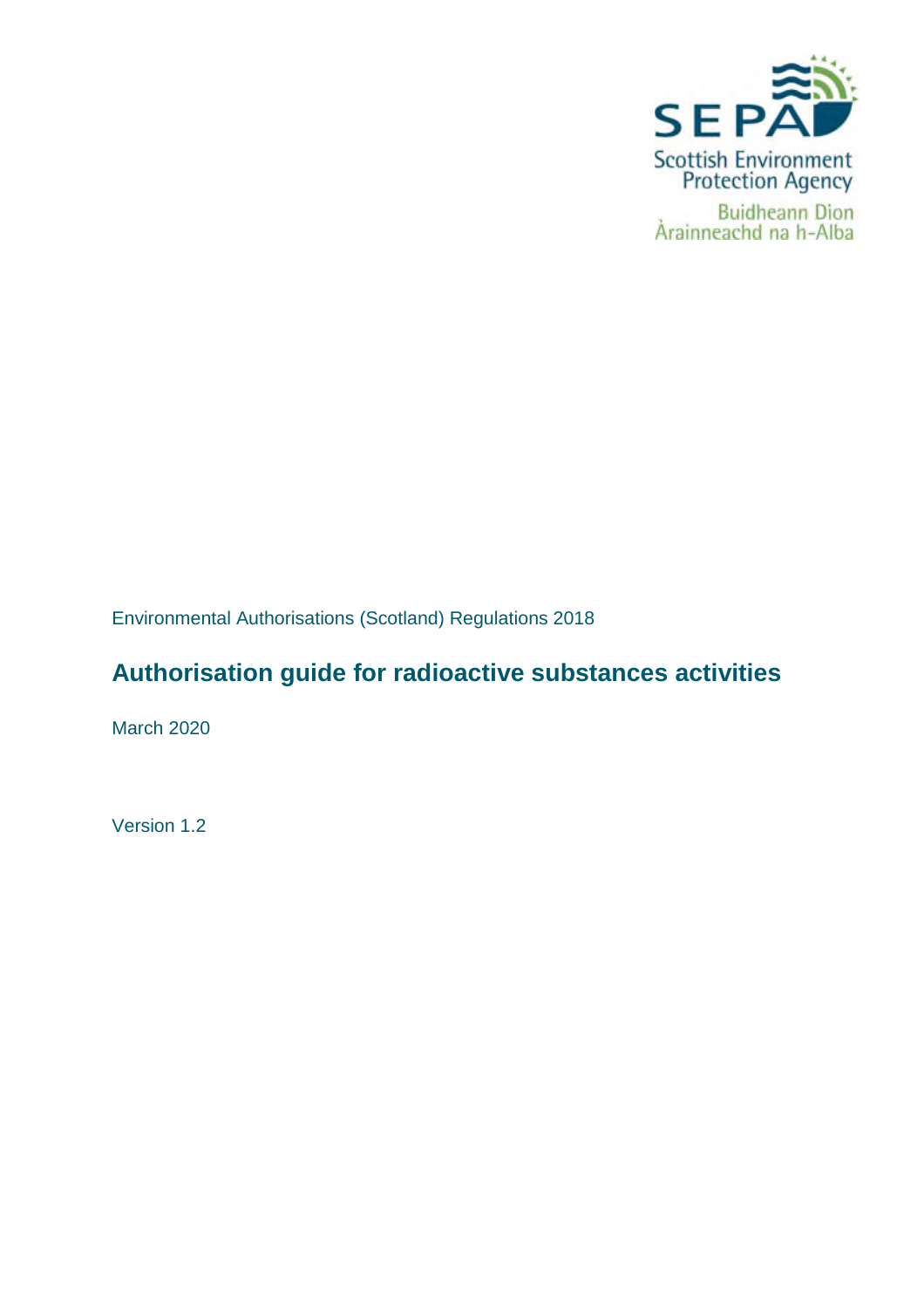## **Contents**

| 2. How does SEPA authorise radioactive substances activities under EASR? 4 |  |
|----------------------------------------------------------------------------|--|
|                                                                            |  |
|                                                                            |  |
|                                                                            |  |
|                                                                            |  |
|                                                                            |  |
|                                                                            |  |

## **Changes in this version**

| ∣ 4.3 | Clarification that we will not normally consult on a nuclear application if it is only for |  |
|-------|--------------------------------------------------------------------------------------------|--|
|       | transfer                                                                                   |  |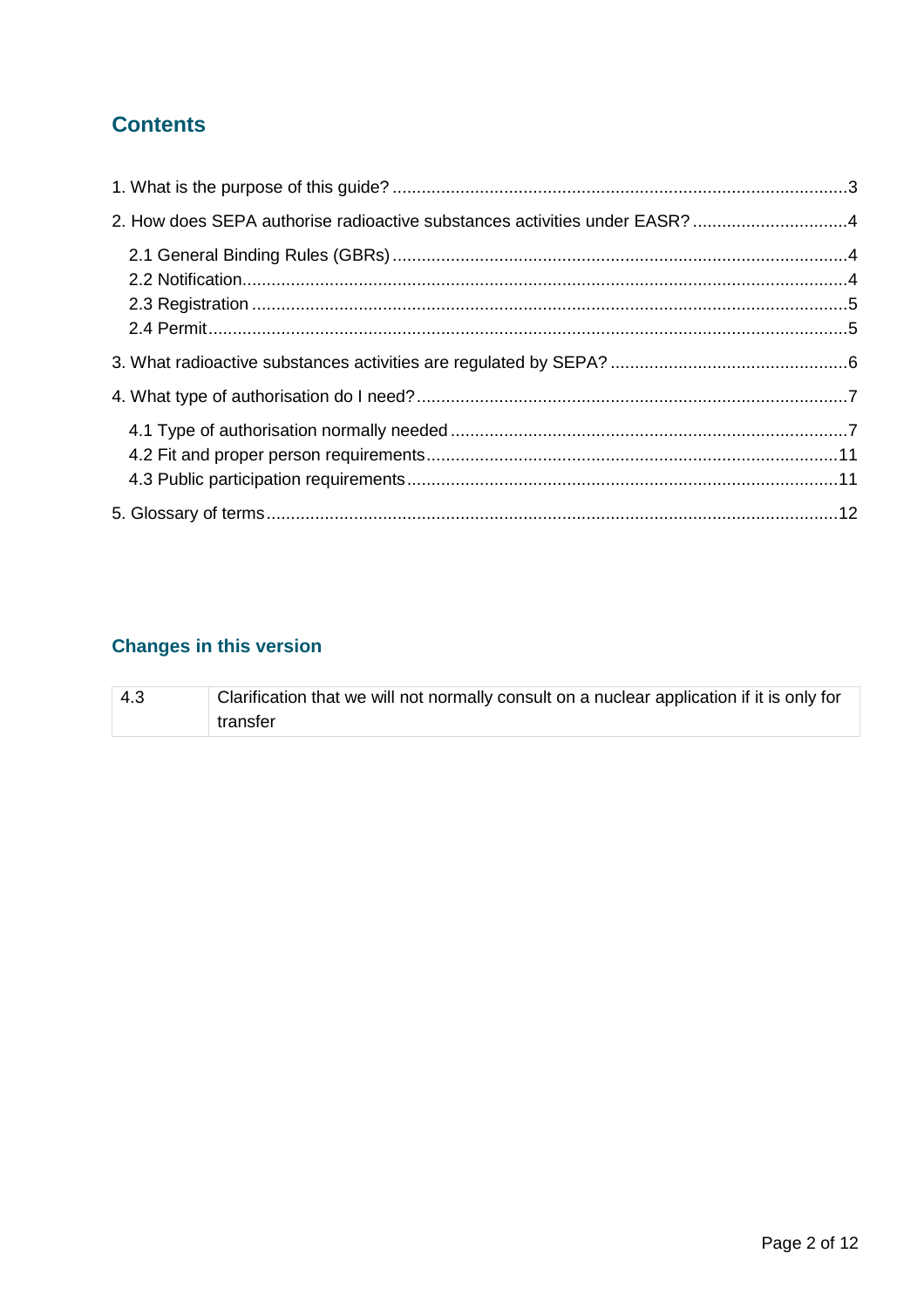## <span id="page-2-0"></span>**1. What is the purpose of this guide?**

The Scottish Environment Protection Agency (SEPA) is responsible for regulating radioactive substances activities. Under the [Environmental Authorisations \(Scotland\) Regulations 2018](http://www.legislation.gov.uk/ssi/2018/219/contents/made) (EASR), [we regulate these activities within an authorisation framework designed to ensure that](http://www.legislation.gov.uk/ssi/2018/219/contents/made) suitable controls are in place that are proportionate to the nature of the activity and any associated risks to human health and the environment.

This guide provides practical advice for any person or business carrying on, or intending to carry on, a radioactive substances activity in Scotland that we regulate. It will help you determine the level of authorisation you need to apply for by explaining:

- the framework for authorising radioactive substances activities under EASR;
- the radioactive substances activities we regulate under EASR; and
- the type of authorisation you need for each activity.

This guide also provides information on:

- the radioactive substances activities that have specific requirements for the fit and proper person assessment that we carry out and what these are; and
- the radioactive substances activities that we will always consult the public on when we receive an application for a permit.

You should read this guidance alongside our procedural guidance and guidance on [who can hold](https://www.sepa.org.uk/media/372007/guidance_on_who_can_hold_an_authorisation.pdf) an authorisation and our [public participation statement](https://www.sepa.org.uk/media/372006/public_articipation_statement.pdf) [that can be found on our website.](https://www.sepa.org.uk/media/372007/guidance_on_who_can_hold_an_authorisation.pdf)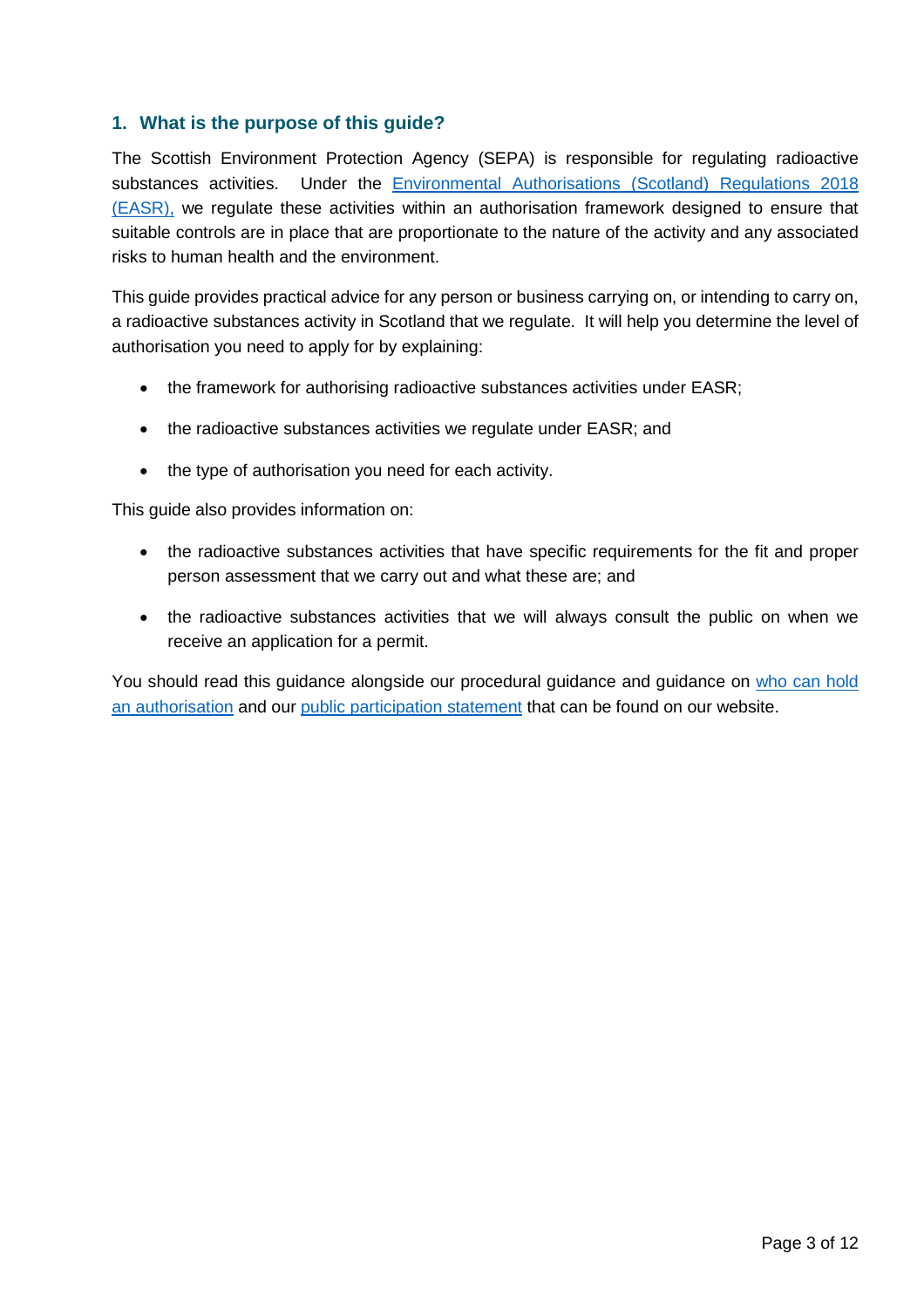## **2. How does SEPA authorise radioactive substances activities under EASR?**

As the level of complexity and risk associated with an activity increases, the type of authorisation required under EASR changes to reflect that complexity or risk. Accordingly, in order to allow for proportionate regulation based on the risk an activity poses to human health and the environment, there are four types of authorisation under EASR. The four types of authorisation are:

- <span id="page-3-0"></span>• General binding rules (GBRs);
- Notification:
- Registration; and
- <span id="page-3-1"></span>• Permit

The application and operation of each type of authorisation is summarised below.

#### **2.1 General binding rules (GBRs)**

General binding rules (GBRs) are a set of mandatory rules that cover specific low risk activities that are described in Schedule 9 of EASR. The radioactive substances activities that are covered by GBRs are listed in Section 4. The associated rules and definitions have not been reproduced in this guide but can be found in [Schedule 9 of EASR.](http://www.legislation.gov.uk/ssi/2018/219/schedule/9/made) If you intend to carry on an activity that is covered by GBRs, provided that you comply with the rules in full including any limits in the definition, you are authorised and do not need to apply for any other authorisation.

For example, the keeping and use of low quantities of radioactive substances for medical use are covered by GBRs under EASR. The GBRs specify the maximum quantity of radioactive substances that may be kept on the premises; if you keep less than this limit and comply with all the rules, you do not need to apply for a registration or permit.

However, if you are unable to meet the limits or comply with the rules you cannot operate under GBRs and may need a different type of authorisation.

#### <span id="page-3-2"></span>**2.2 Notification**

Notification is used for low risk activities where we do not need to decide whether to grant or refuse an authorisation but need to know that the activity is being carried out. Notification may be associated with GBRs that must be complied with. If you exceed the limit or cannot comply with the rules you cannot operate under a notification and may need a different type of authorisation.

For example, the keeping and use of Category 5 sources that cannot be disposed of to the dustbin must be notified to us.

If an activity requires notification, you need to provide all the information that we require and submit it to us. This should be done using the [notification form](https://www.sepa.org.uk/regulations/authorisations-and-permits/application-forms/) that can be found on our website.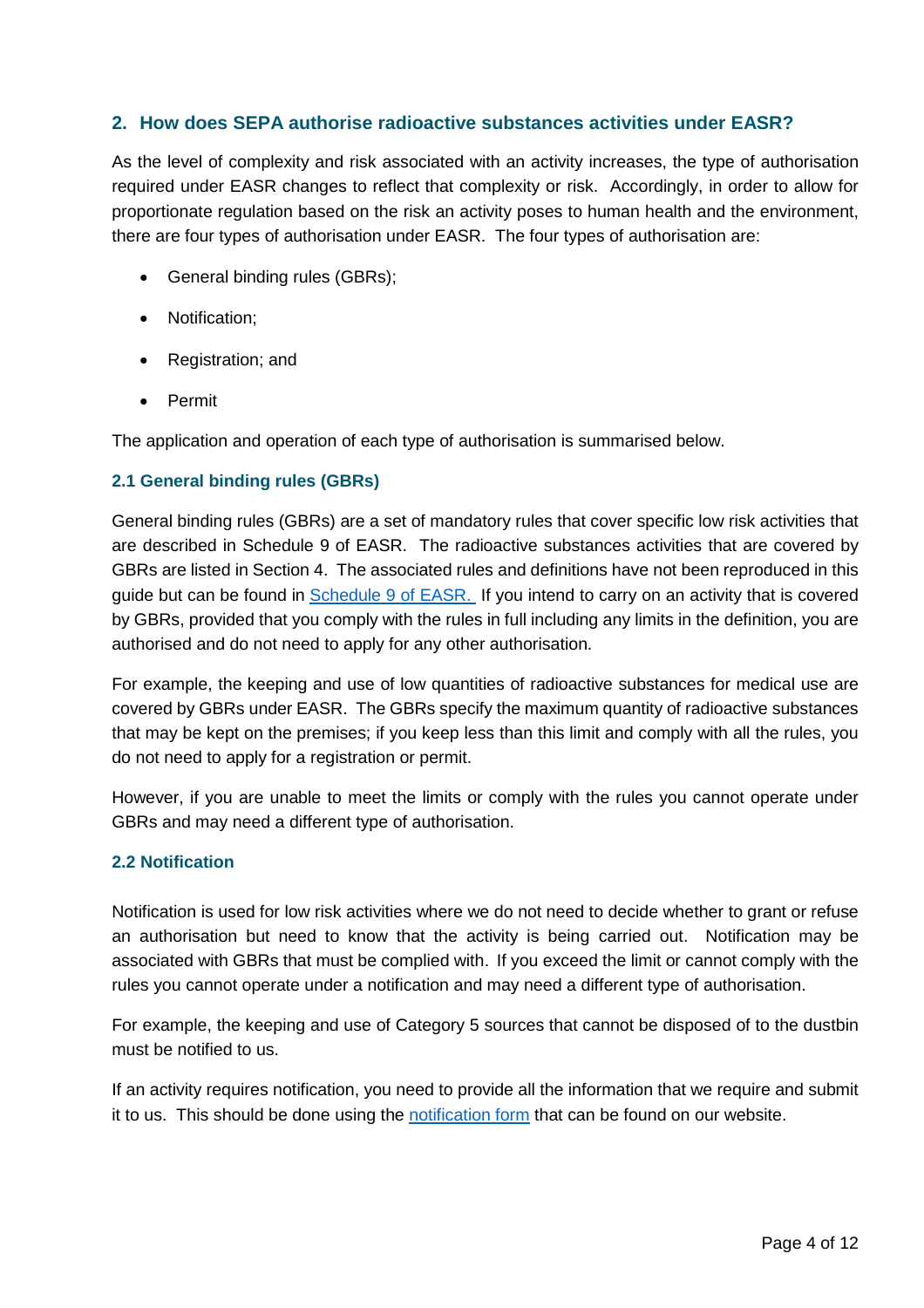#### <span id="page-4-0"></span>**2.3 Registration**

Registration is for activities where a simple assessment or screening is sufficient for us to determine whether or not to allow the proposed activity to be carried on. If a registration is required you will need to make an application to us; [application forms](https://www.sepa.org.uk/regulations/authorisations-and-permits/application-forms/) are published on our website.

Registrations only include standard conditions. Standard conditions are a set of rules and radionuclide limits that apply to a particular activity and will be consulted on before they are made; however, once they have been made the standard condition cannot be appealed when used in a registration. If you are unable to comply with the standard conditions that apply to your activity you must apply for a permit instead.

[Standard conditions](https://www.sepa.org.uk/media/372003/easr-standard-conditions.pdf) are available on our website.

#### <span id="page-4-1"></span>**2.4 Permit**

A Permit is used for higher risk and/or non-standard activities which require us to carry out a more detailed assessment before we can decide whether to grant or refuse a permit. Any activities that need assessment of adequate financial provision, bespoke conditions or involve a consultation process will be authorised under a permit. If a permit is required you will need to submit an application to us; [application forms](https://www.sepa.org.uk/regulations/authorisations-and-permits/application-forms/) are published on our website.

Permits may contain a mixture of standard and bespoke conditions.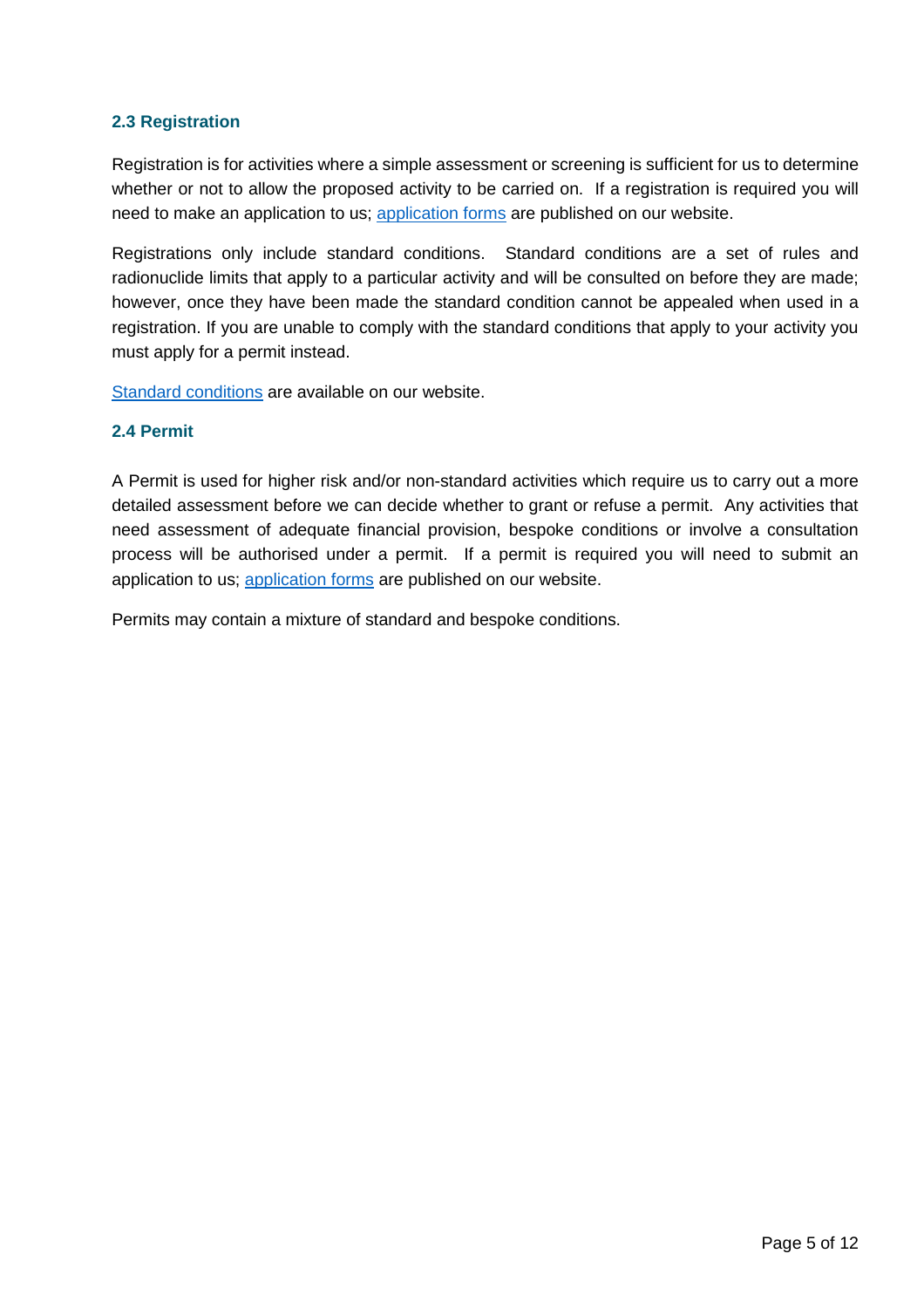## <span id="page-5-0"></span>**3. What radioactive substances activities are regulated by SEPA?**

There is one radioactive substances regulated activity that requires authorisation under the Environmental Authorisations (Scotland) Regulations 2018: **an activity involving either or both- (a) radioactive material;**

#### **(b) radioactive waste**.

This activity is intended to capture the full lifecycle of radioactive substances from production through keeping and use to the management of radioactive waste.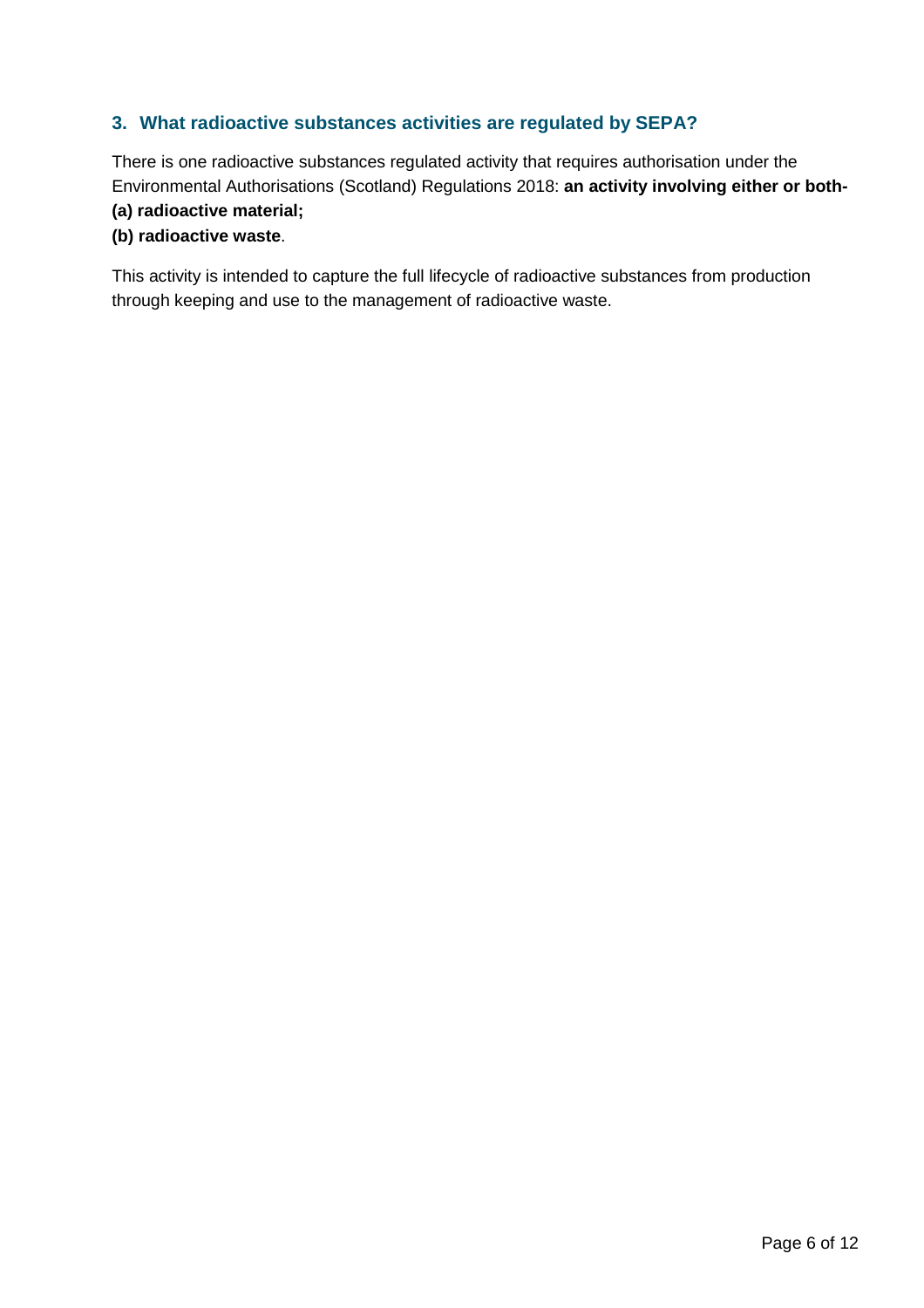### **4 What type of authorisation do I need?**

#### **4.1 Type of authorisation normally needed**

The table below shows what type of authorisation is **normally** needed for different radioactive substances activities and whether any specific fit and proper person test or public participation is needed in addition to the standard tests applied to all authorisations.

In some circumstances we might escalate or de-escalate a particular application or authorisation to another tier, for example if the location of a particular activity means it needs greater control.

<span id="page-6-1"></span><span id="page-6-0"></span>This table should be read in conjunction with the glossary in section 5.

| <b>Ref</b>     | <b>Radioactive Substances activity</b>                                                                                       | <b>Type of</b><br>authorisation<br>normally needed | <b>Specific fit and proper</b><br>person requirements | <b>Public participation</b><br>normally applied |
|----------------|------------------------------------------------------------------------------------------------------------------------------|----------------------------------------------------|-------------------------------------------------------|-------------------------------------------------|
| 1              | The management of a category 5 sealed source that<br>has an activity not exceeding 200 kBq                                   | <b>GBR</b>                                         | None                                                  | Not applicable                                  |
| $\overline{2}$ | The management of a smoke detector incorporating a<br>sealed radioactive source that has an activity not<br>exceeding 40 kBq | <b>GBR</b>                                         | None                                                  | Not applicable                                  |
| 3              | The management of a tritium source that has an<br>activity not exceeding 20 GBq                                              | <b>GBR</b>                                         | None                                                  | Not applicable                                  |
| 4              | The management of a thorium alloy                                                                                            | <b>GBR</b>                                         | None                                                  | Not applicable                                  |
| 5              | The management of less than 5 kg of a uranium or<br>thorium compound                                                         | <b>GBR</b>                                         | None                                                  | Not applicable                                  |
| 6              | The management of a barium eluting source with an<br>activity not exceeding 40 kBq                                           | <b>GBR</b>                                         | None                                                  | Not applicable                                  |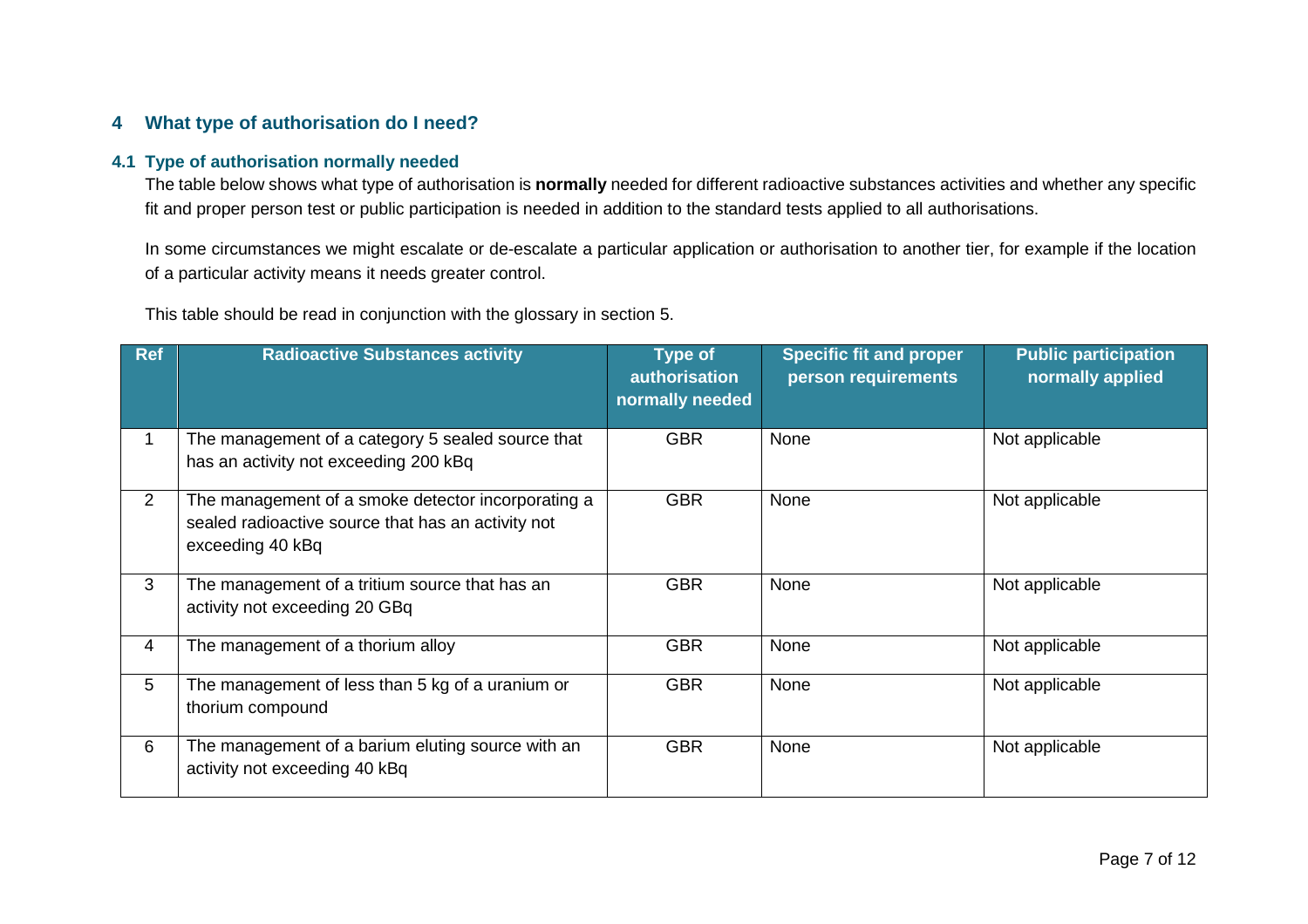| <b>Ref</b>     | <b>Radioactive Substances activity</b>                                                                                                                                                         | <b>Type of</b><br><b>authorisation</b><br>normally needed | <b>Specific fit and proper</b><br>person requirements | <b>Public participation</b><br>normally applied |
|----------------|------------------------------------------------------------------------------------------------------------------------------------------------------------------------------------------------|-----------------------------------------------------------|-------------------------------------------------------|-------------------------------------------------|
| $\overline{7}$ | The management of a medical or veterinary<br>radioactive substance with an activity not exceeding<br>1GBq Tc-99m and up to 200 MBq of all other<br>radionuclides                               | <b>GBR</b>                                                | None                                                  | Not applicable                                  |
| 8              | The management (other than disposal) of a NORM<br>containing substance less than the limits in Table1 of<br>Schedule 9 of EASR                                                                 | <b>GBR</b>                                                | None                                                  | Not applicable                                  |
| 9              | Any activity, not authorised by any other GBR,<br>involving quantities of radioactive substances less<br>than those specified in Table 2 of Schedule 9 of EASR                                 | <b>GBR</b>                                                | None                                                  | Not applicable                                  |
| 10             | The disposal of gaseous radioactive waste that does<br>not exceed 100 GBq which:<br>(a) contains no radionuclides other than Krypton 85;<br>and<br>(b) arises from lamps containing Krypton 85 | <b>GBR</b>                                                | None                                                  | Not applicable                                  |
| 11             | The management (other than the disposal) of a<br>category 5 sealed source that contains an activity<br>exceeding 200 kBq                                                                       | Notification with<br>associated GBRs                      | None                                                  | Not applicable                                  |
| 12             | The management (other than the disposal) of a tritium<br>source that contains an activity exceeding 20 GBq                                                                                     | Notification with<br>associated GBRs                      | None                                                  | Not applicable                                  |
| 13             | The management (other than the disposal) of an<br>electrodeposited source                                                                                                                      | Notification with<br>associated GBRs                      | None                                                  | Not applicable                                  |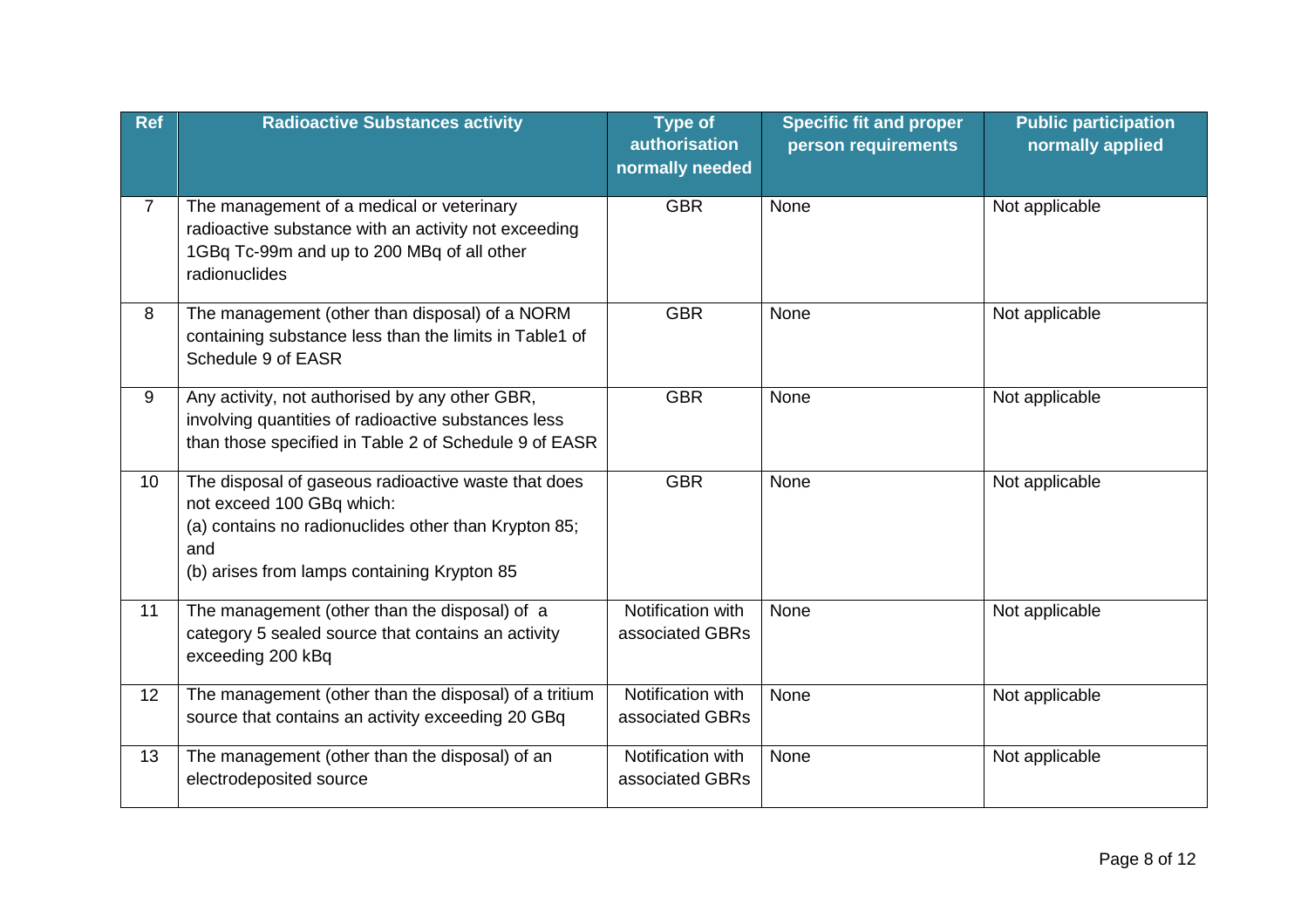| <b>Ref</b> | <b>Radioactive Substances activity</b>                                                                                                                                                                                                                                   | <b>Type of</b><br><b>authorisation</b><br>normally needed | <b>Specific fit and proper</b><br>person requirements | <b>Public participation</b><br>normally applied |
|------------|--------------------------------------------------------------------------------------------------------------------------------------------------------------------------------------------------------------------------------------------------------------------------|-----------------------------------------------------------|-------------------------------------------------------|-------------------------------------------------|
| 14         | The management of an orphan source                                                                                                                                                                                                                                       | <b>Notification</b>                                       | None                                                  | Not applicable                                  |
| 15         | The management of radioactive waste resulting from<br>decontamination of people following an incident                                                                                                                                                                    | Notification                                              | None                                                  | Not applicable                                  |
| 16         | The management of radioactive waste from firefighting<br>activities following an incident                                                                                                                                                                                | Notification                                              | None                                                  | Not applicable                                  |
| 17         | The management (other than the disposal) of sealed<br>sources that are normally kept in the UK outwith<br>Scotland and are kept in Scotland for less than four<br>months at any one visit                                                                                | Registration                                              | None                                                  | Not applicable                                  |
| 18         | The management of unsealed radioactive substances<br>that have an activity not exceeding 10 GBq Tc-99m<br>and 20 MBq in total of all other radionuclides with no<br>disposals other than those allowed by standard<br>conditions G3 to G5                                | Registration                                              | None                                                  | Not applicable                                  |
| 19         | The management of NORM from the production of oil<br>and gas at offshore installations where the total<br>quantity of solid waste discharged to the marine<br>environment per year does not exceed 2 GBq each of<br>Radium 226, Radium 228, Lead 210 and Polonium<br>210 | Registration                                              | Radioactive Waste Adviser<br>needed                   | Not applicable                                  |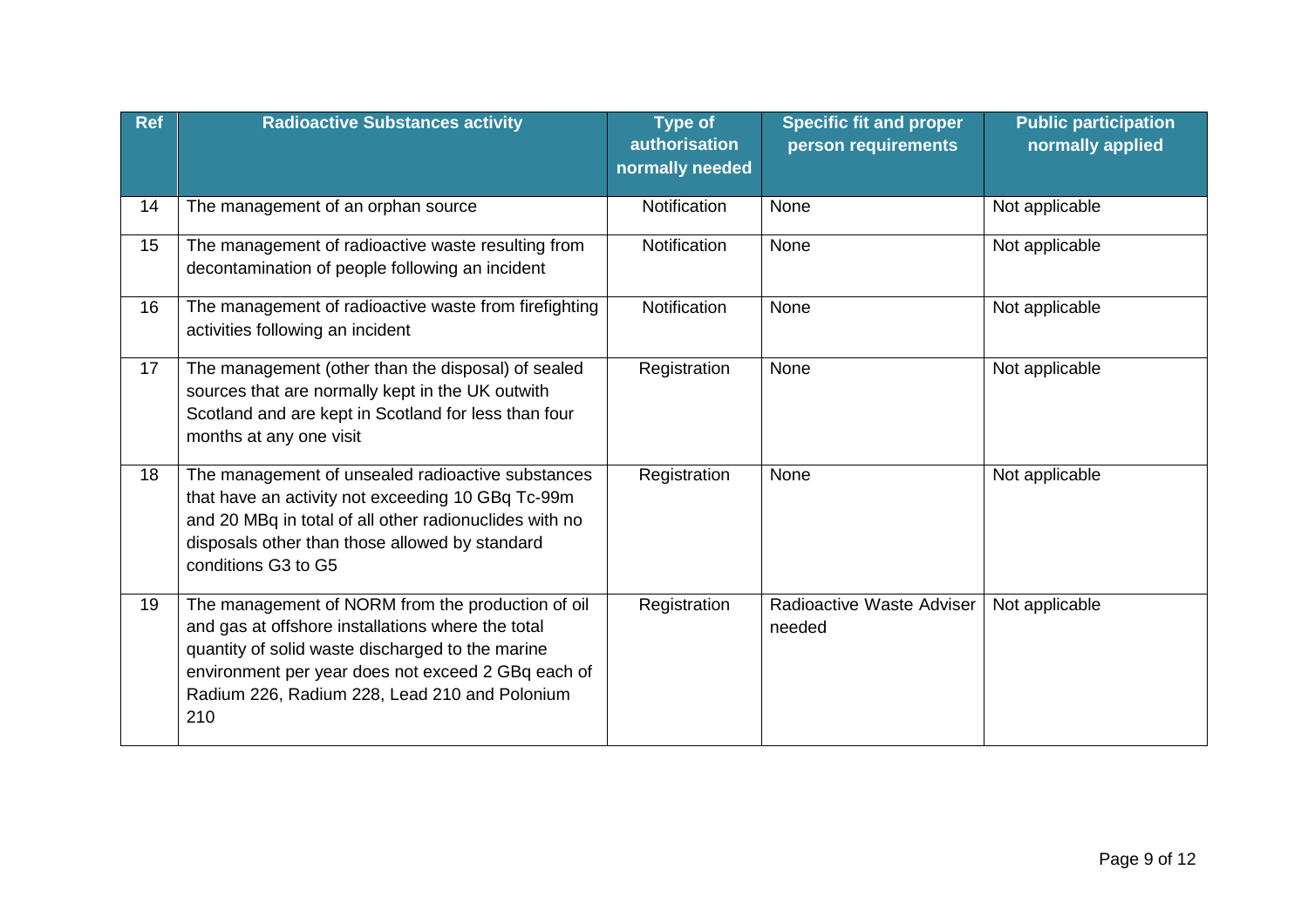| <b>Ref</b> | <b>Radioactive Substances activity</b>                                                                                            | <b>Type of</b><br>authorisation<br>normally needed | <b>Specific fit and proper</b><br>person requirements                                                                                                                   | <b>Public participation</b><br>normally applied                                      |
|------------|-----------------------------------------------------------------------------------------------------------------------------------|----------------------------------------------------|-------------------------------------------------------------------------------------------------------------------------------------------------------------------------|--------------------------------------------------------------------------------------|
| 20         | Any activity involving the management of radioactive<br>material or radioactive waste not listed in rows 1 to 19<br>of this table | Permit                                             | Radioactive Waste Adviser<br>needed for activities<br>involving the management<br>of radioactive waste.<br>Financial provision needed<br>for the management of<br>HASS. | Public consultation for<br>nuclear site applications<br>except for minor variations. |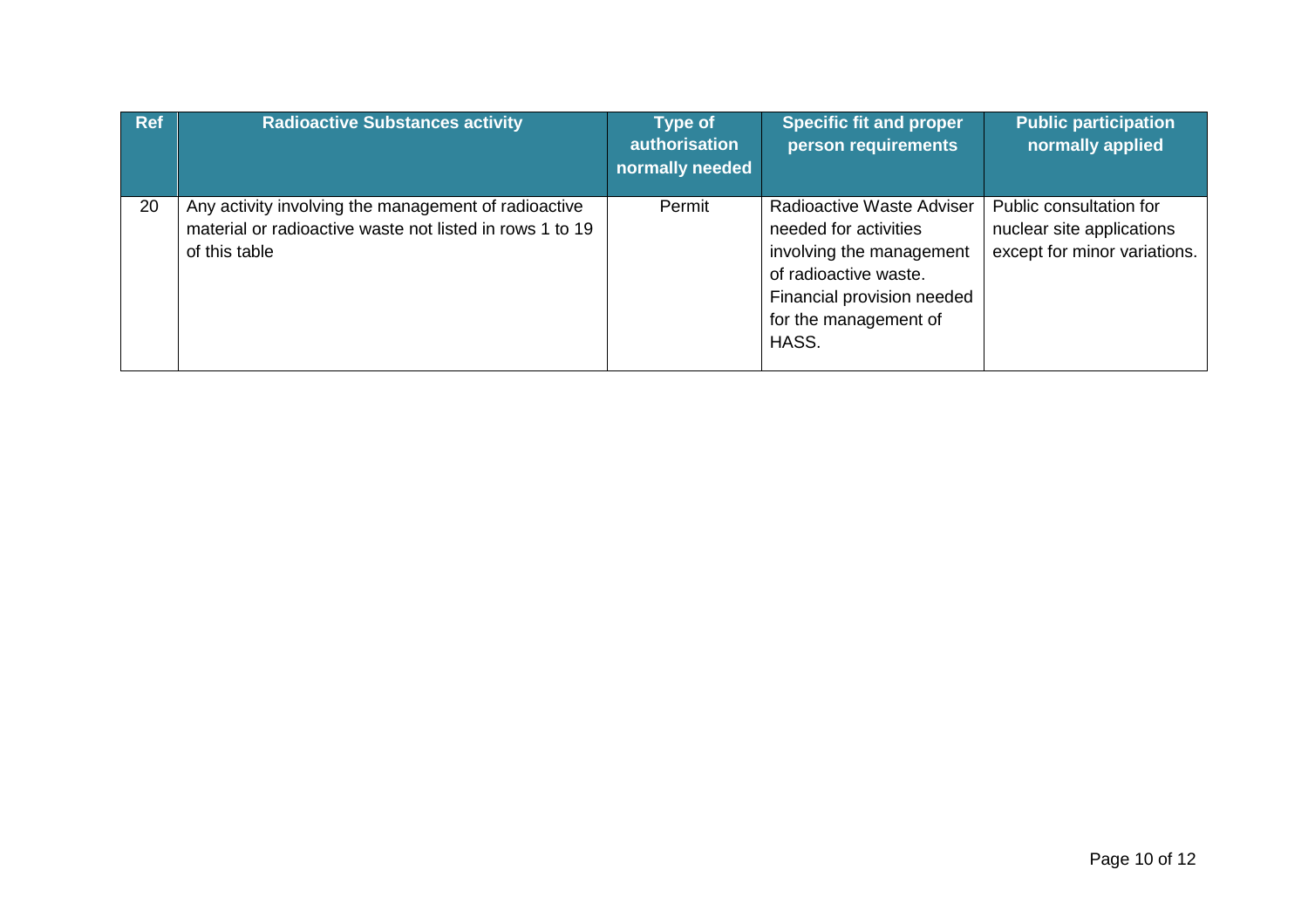#### <span id="page-10-0"></span>**4.2 Fit and proper person requirements**

For all permits and registrations we will assess if the applicant is fit and proper. Details of our fit and proper person (FPP) requirements that will be needed for all applicants can be found in our guidance on [who can hold an authorisation](https://www.sepa.org.uk/media/372007/guidance_on_who_can_hold_an_authorisation.pdf) which is published on our website.

Some activities have specific requirements. These are:

- (a) any activity involving a high-activity sealed source (HASS) requires financial provision;
- (b) any activity involving the management of radioactive waste requires appointment of a Radioactive Waste Adviser (RWA).

Where we have information to suggest that an individual applicant may need a more detailed assessment we may apply the fit and proper person test in a different way than we might normally.

#### <span id="page-10-1"></span>**4.3 Public participation requirements**

For some activities we always consult the public and other public bodies on the permit application as part of the determination process; however, we may carry out consultation for other applications if we consider it necessary and this will be done in accordance with our [public participation statement](https://www.sepa.org.uk/media/372006/public_articipation_statement.pdf) which is published on our website.

We will always carry out public consultation on applications from nuclear licensed sites unless the application is only for a minor variation or transfer.